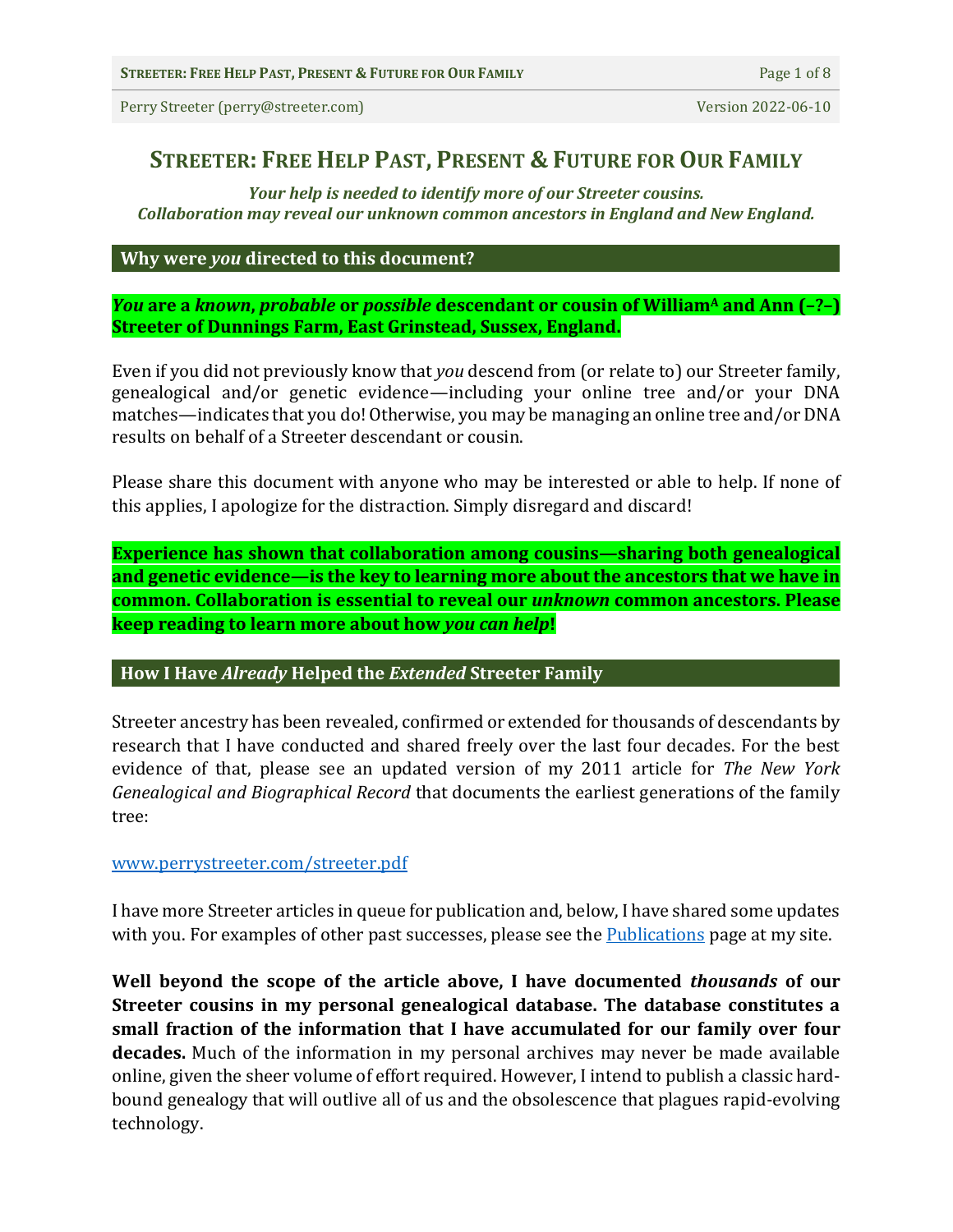**STREETER: FREE HELP PAST, PRESENT & FUTURE FOR OUR FAMILY** Page 2 of 8

Perry Streeter (perry@streeter.com) Version 2022-06-10

**How DNA Broke a Brick Wall in the 1700s and** *Extended* **the Streeter Family Again**

Our cousin Jason Wallace used Autosomal DNA comparisons at Ancestry to theorize that his "brick wall" ancestor, William Chart (born about 1777), was somehow connected to Sarah (Streeter) Chart, a daughter of William<sup>A</sup> and Ann (–?–) Streeter of East Grinstead, Sussex, England (se[e article](http://www.perrystreeter.com/streeter.pdf) linked-to further above).

Jason's theory prompted me to find an original record confirming that William Chart was born in East Grinstead. Given all of the evidence (not presented here), we can be highly confident that Sarah (Streeter) Chart was the mother of William Chart and probably more children whose births were *not* recorded in East Grinstead. Our earliest known Streeter ancestor, Richard<sup>B</sup>, was a Baptist so it is not surprising that christening and marriage records *cannot* be found for some of his descendants in parish registers for the Church of England.

**Sharing this success story is important for multiple reasons:**

• **Richard<sup>B</sup> Streeter probably has many more descendants yet to be discovered.** • **DNA comparisons can identify common ancestors who lived in the 1700s!**

## **DNA Comparisons Can Extend Our Common Ancestry**

I hope that you share my goal to extend our common ancestry with confidence. All descendants of our Streeter family have these "grandmothers" in common:

- Elizabeth, wife of Richard<sup>B</sup> Streeter (ca.  $1683-1766$ )
- Ann, wife of William<sup>A</sup> Streeter (ca. 1713–1787)

Thanks to having nine children, many Streeter descendants also share this "grandmother" with me:

• Louisa, wife of Thomas<sup>1</sup> Streeter (1754–1830)

# *Mitochondrial* **DNA comparisons have refuted the theory that [Louisa](http://www.perrystreeter.com/beard.pdf)<sup>5</sup> Beard (Aaron4-3, John2, Andrew1) was Louisa, the second wife of Thomas<sup>1</sup> Streeter (WilliamA, RichardB), and further research has failed to reveal Louisa (–?–) Streeter's true origins.**

However, specific segments of *Autosomal* DNA have already been found among more than 30 diverse descendants of Thomas and Louisa that match diverse descendants of *his* siblings. It may be possible to identify other DNA segments among their descendants that match descendants of *her* unknown siblings.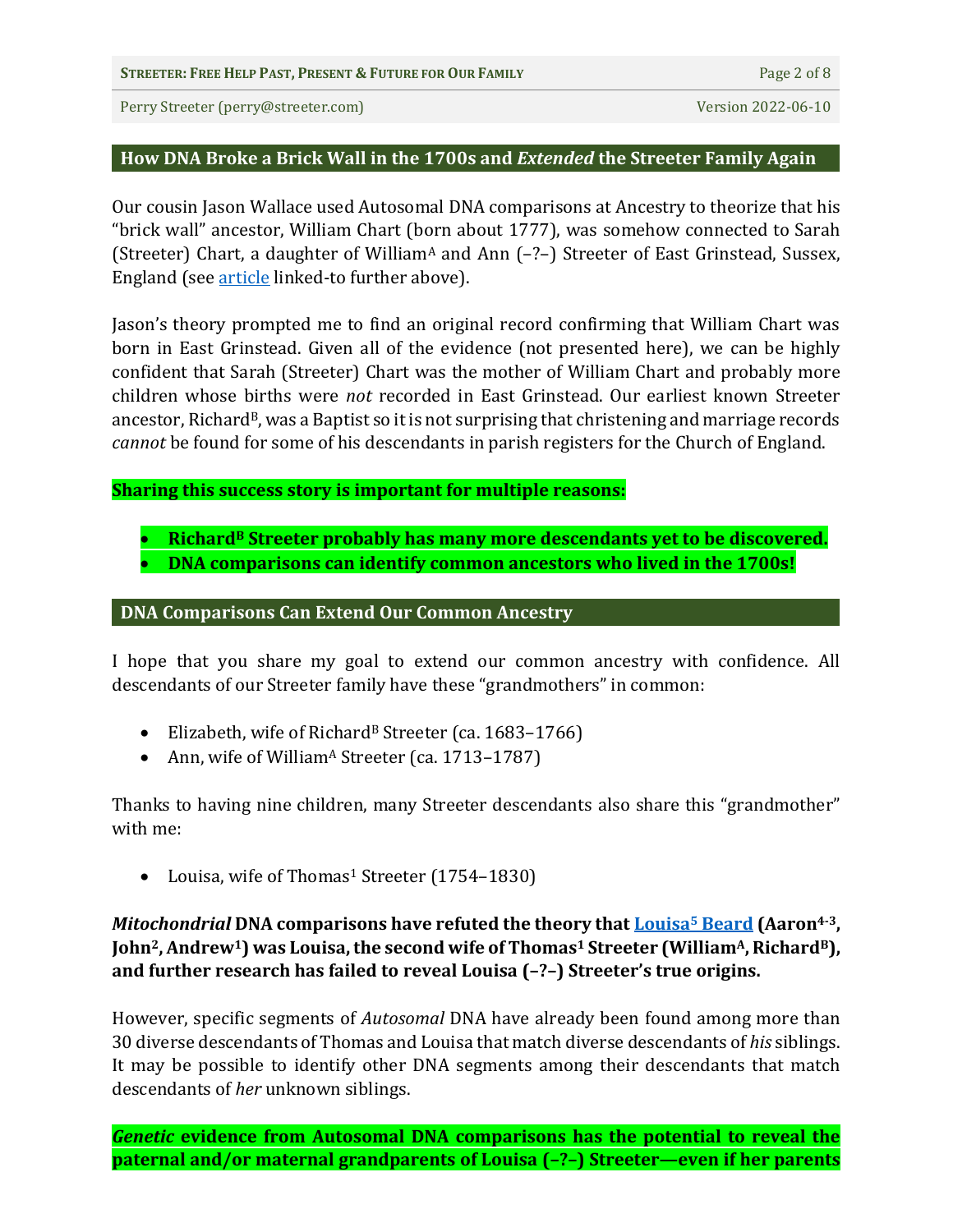**STREETER: FREE HELP PAST, PRESENT & FUTURE FOR OUR FAMILY** Page 3 of 8

Perry Streeter (perry@streeter.com) Version 2022-06-10

**are never revealed by** *genealogical* **evidence. It won't be** *easy* **but the success story shared above proves that it is** *possible***!**

**As proven by the success story shared above,** *your* **DNA results could provide the breakthrough to identify the origins of Elizabeth, Ann or Louisa! Elizabeth and Ann probably had siblings born in England and Louisa probably had siblings born in New England. Let's collaborate to find them!**

### **Why** *More* **Streeter DNA Tests Are Needed**

When the common ancestor that DNA matches seek is a parent or grandparent, there are just a few big pieces in a small puzzle that is easily solved. When the common ancestor that DNA matches seek lived several generations ago, there are countless small pieces in a very large puzzle. Collaboration becomes a necessity to achieve success!

**Autosomal DNA is inherited very randomly. Parents have many matches that none of their children do, so it important to test our eldest relatives while the opportunity exists.** For more on this topic, please see "Concepts – Why DNA Testing the Oldest Family [Members is Critically Important](https://dna-explained.com/2016/10/19/concepts-why-dna-testing-the-oldest-family-members-is-critically-important/)." Siblings have many overlapping matches but each of us also has many unique matches that none of our siblings have (aside from identical twins).

### **Ancestry? GEDmatch? Both!**

Any site related to Autosomal DNA comparisons can potentially be useful. However, two sites have become particularly useful, for very different reasons.

### *Good News About Ancestry*

**Ancestry.com now has the largest number of DNA samples available for comparisons,**  *by far***.** As Jason proved, Shared Matches can be successfully leveraged to identify potential genealogical connections. That success inspired me to have Dad take an Ancestry DNA test (redundant to his test at FamilyTreeDNA). ThruLines also make it easy to identify the *possible* most recent common ancestors for DNA matches.

### *Bad News About Ancestry*

Ancestry provides no Chromosome Browser or other tools to reveal the details of the genetic connection between DNA matches. The threshold for identifying Shared Matches is 20 cM; generally speaking, that is too high when seeking common ancestors in the 1700s.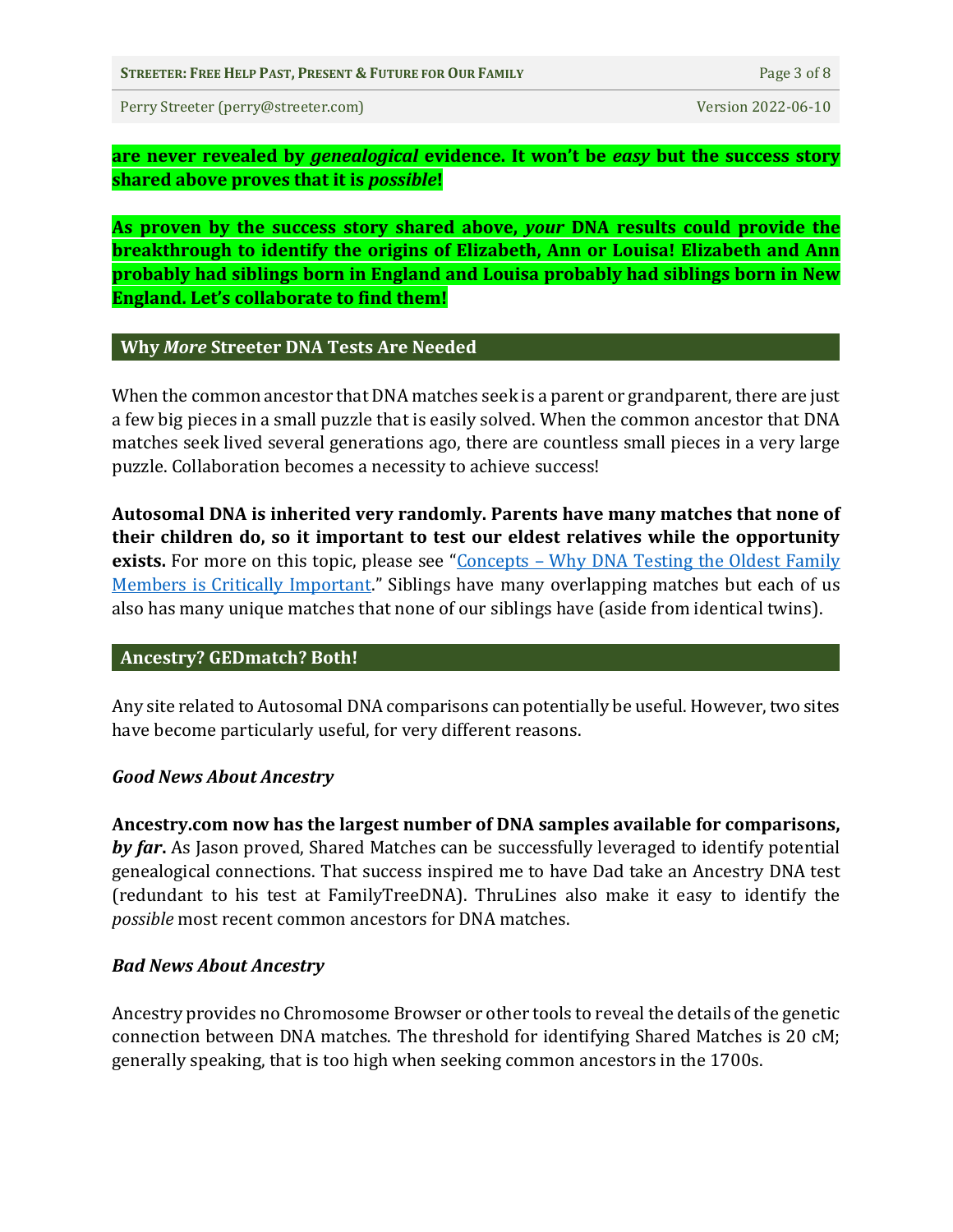Perry Streeter (perry@streeter.com) Version 2022-06-10

"**ThruLines [TL] is based on genealogy** – it finds Common Ancestors based on your Tree and the Trees of others. However, it only reports Common Ancestors with your DNA Matches. So, in a sense it has a DNA component. But the connections TL finds are not based on shared DNA cMs, Chromosome location, segment Triangulation, Clustering or Shared Matching – **it is based only on connections found through Trees (only on genealogy)** …"

- Jim Bartlett, "[AncestryDNA ThruLines Missing Out](https://segmentology.org/2020/03/26/ancestrydna-thrulines-missing-out/)" (26 March 2020)

**ThruLines can be 100%** *true* **from a genealogical perspective but the attribution of the genetic relationship to those specific common ancestors can also be 100%** *false***! The DNA match may actually be derived from other** *unknown* **common ancestors that—by definition—cannot be identified by ThruLines! ThruLines are helpful when identifying more descendants of our** *known* **ancestors but, with respect to the**  *unknown* **origins of our common Streeter "grandmothers," ThruLines can only mislead us!**

Ancestry does not allow DNA results to be imported from other sites so we cannot leverage the *invaluable* DNA results of three great-great-grandchildren of Thomas<sup>1</sup> and Louisa (-?-) Streeter who were tested by FamilyTreeDNA years ago, before they passed. Born in 1754, Thomas<sup>1</sup> Streeter was the youngest child of William<sup>A</sup> and Ann  $(-?-)$  Streeter yet his nine children by his second wife, Louisa, were not born until 1808–1822. There are no other known great-great-grandchildren of Thomas and Louisa still alive to be tested.

### *Good News About GEDmatch*

GEDmatch.com is a free site, based on DNA results imported from other sites, including Ancestry. Its Chromosome Browser and other free tools far surpass anything offered by Ancestry. GEDmatch also has Tier 1 subscriber (\$) tools, including one to semi-automate the identification of common ancestors, through Triangulation:

"**Triangulation** [is] a process or method by which three or more people all sharing an overlapping segment of DNA in common compare their family trees in order to identify a common ancestor or ancestral couple shared by all… **the Tier 1 Triangulation tool at GEDmatch DOES perform triangulation. It confirms that all members of a reported triangulation group share the same segment of DNA in common**."

— Blaine Bettinger, "[A Triangulation Intervention](https://thegeneticgenealogist.com/2016/06/19/a-triangulation-intervention/)" (19 June 2016)

Visualize DNA segment *triangulation* as a stool—it takes *three* well-placed legs to create stability. If two legs are too close to each other the stool will tip over! Thus, we are seeking *specific segments* of matching DNA from cousins who are as *diversely* descended from our common ancestors of interest as possible. GEDmatch Kits are on already on file for three great-great-grandchildren of Thomas<sup>1</sup> and Louisa  $(-2)$  Streeter who descend from three different children so their matches are diverse. In total, I manage/monitor 30+ GEDmatch Kits for known descendants of William<sup>A</sup> and Ann  $(-?)$  Streeter.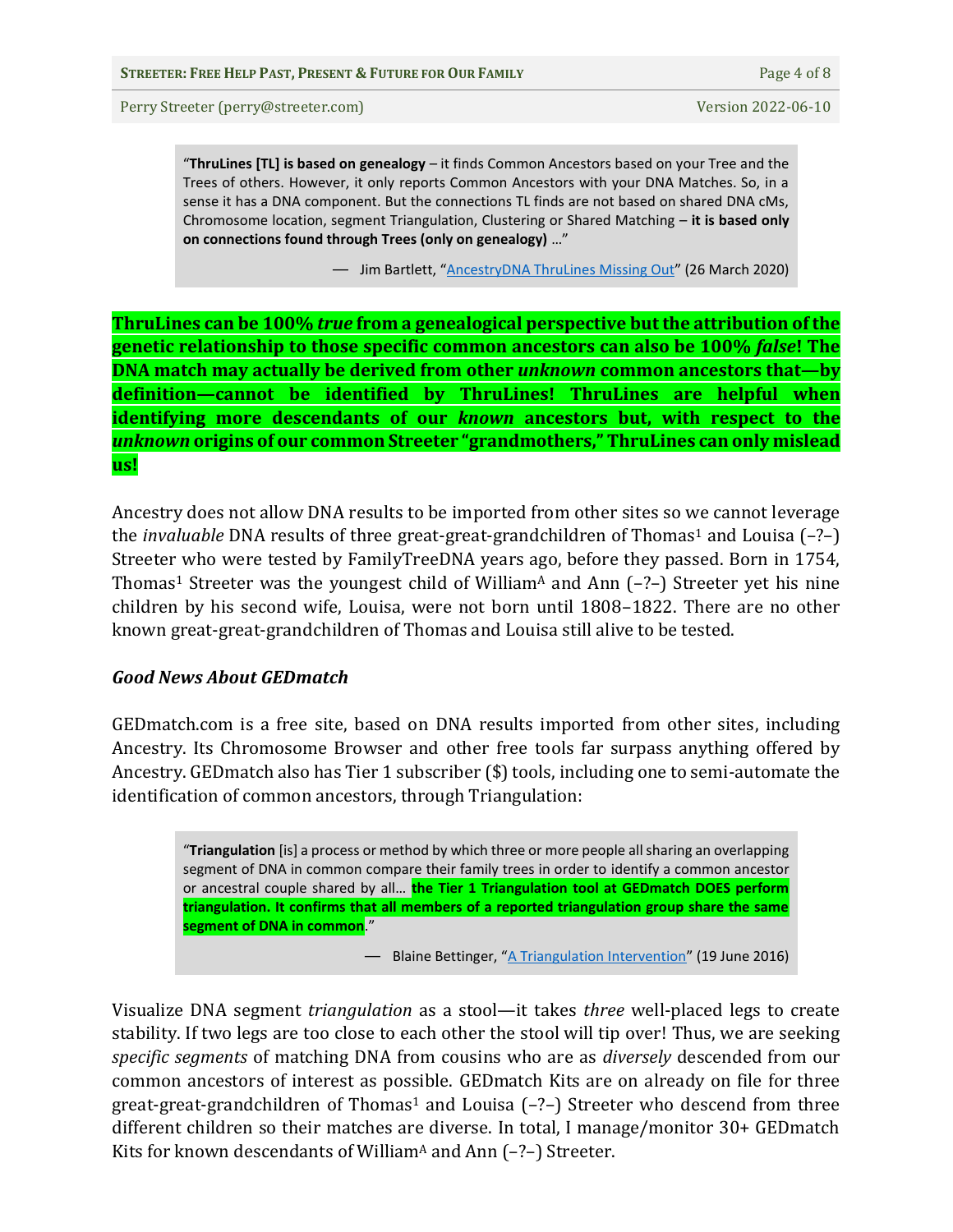**Returning to the success story above, we used the GEDmatch Segment Triangulation Tool to discover that Jason Wallace shares** *multiple specific* **DNA segments with**  *multiple diverse* **Streeter cousins and effectively confirm that William Chart was a son of Sarah (Streeter) Chart. By using the best of both Ancestry** *and* **GEDmatch, we have proven that common ancestry can be identified and extended into the 1700s!**

**When** *multiple diverse* **Streeter cousins** *triangulate* **on** *specific* **DNA segments with others who do** *not* **descend from our** *known* **ancestors,** *the ancestry of those matches must include our unknown common ancestors***. Triangulation with others who have already identified and confirmed their common ancestry through prior triangulation is the only process by which we will ever be able to identify the unknown origins of our Streeter "grandmothers" with any confidence.**

**How** *You Can Help* **Extend the Streeter Family**

### **If you have not already done so, here are some of the ways in which** *you can help* **to identify more Streeter cousins and, ultimately, more common ancestors!**

- **Encourage other cousins in your branch of the Streeter family tree to take an Autosomal DNA test at Ancestry, giving priority attention to the eldest cousins generations-wise.** If anyone is opposed to using Ancestry for any reason, FamilyTreeDNA and MyHeritage are also good options, where existing Streeter kits are already available for direct comparisons. **Please see the Appendix for sample messages that you can copy, paste and edit as you see fit**, as tailored for descendants of William<sup>A</sup> Streeter (*all of us*) or Thomas<sup>1</sup> and Louisa (–?–) Streeter (*some of us*).
- **Link any DNA results for Streeter cousins to a tree (preferably public)** that includes a full line of descent from our earliest known ancestor, Richard<sup>B</sup> Streeter. That will make it easier for all Streeter descendants to recognize our existing connections and discover new ones. For the purposes of generating ThruLines (that *may* or *may not* be valid!) and identifying more *possible* cousins that can be solicited for more GEDmatch kit numbers to *prove or refute theories* with Triangulation, consider identifying:

 $\circ$  Elizabeth, wife of Richard<sup>B</sup> Streeter, as a daughter of John and Susannah (Willett) Humphrey  $\circ$  Ann, wife of William<sup>A</sup> Streeter, as a daughter of Abraham and Ann (Gummins) Huggett

- **Share the Ancestry (or other) profiles of known, probable and possible Streeter cousins** with DNA results with me for comparisons with other Streeter cousins who also have DNA results on the same site. As Jason proved, Shared Matches can be invaluable for identifying Streeter cousins who don't even know that they are our cousins yet. Most sites have a function similar to Shared Matches at Ancestry.
- **Invite me to be a Viewer for Ancestry DNA results for Streeter cousins.** Having view-only access enables me to see Shared Matches, trees, etc. *which may be displayed to DNA matches only*.
- **Invite me be a Collaborator for Ancestry DNA results for Streeter cousins.** I will add Groups (if possible and desired) and Notes to identify your known and possible Streeter Shared Matches for you by cross-referencing your DNA Match list with the other Streeter Ancestry DNA kits for which I am already a Viewer or Collaborator.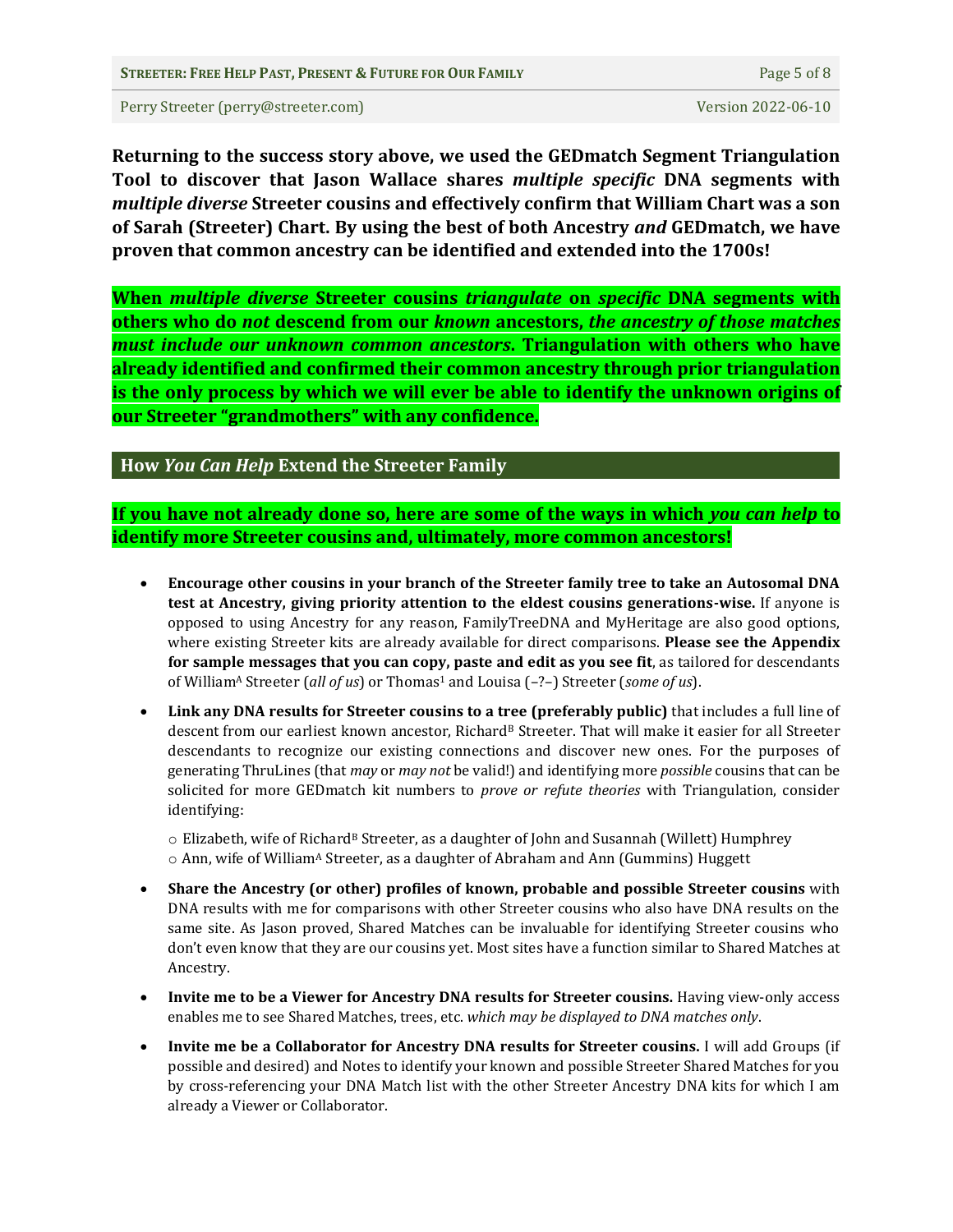- **Most importantly, copy DNA results for as many Streeter cousins as possible to GEDmatch.** *Your* **GEDmatch Kit could be the one that yields a significant research breakthrough for all Streeters! Please let me know if you would like specific "how to" steps for this process.**
- **Please share feedback** that you have to increase the probability of success for what we are attempting to achieve, through collaboration with you and an ever-growing network of Streeter cousins.

With Viewer or Collaborator access to just a handful of Streeter Ancestry DNA kits who are *distantly* and *diversely* related to my father, I have already identified:

- $50+$  known descendants of William<sup>A</sup> and Ann  $(-?-)$  Streeter
- 100+ known descendants of Thomas<sup>1</sup> and Louisa (-?-) Streeter
- 150+ Shared Matches who are *highly probable* Streeter descendants or cousins

These numbers only pertain to Dad's Ancestry DNA match list—each of the other Streeter kits to which I have access have a different mix of Shared Matches—some of which overlap with others and some of which are unique. Before making me a Viewer or Collaborator, please contact me for an alternate email address to overcome a known bug at Ancestry.

**Streeter-specific Shared Matches may hold the** *genealogical* **and/or** *genetic* **evidence that all we all need to identify more common ancestors in both "Old" England and New England. As we look at the trees of our Streeter Shared Matches, we may be seeing common ancestors that we simply can't recognize** *yet***.**

### **More Free Help Offered to** *You*

- For every Streeter cousin DNA profile shared with me at Ancestry or elsewhere, I will attempt to do further comparisons and analysis. I will share my list of Streeter cousin DNA kits, which may help you to sort out other matches.
- **For every Streeter cousin GEDmatch Kit Number shared with me, I will share a free Tier 1 (\$) Segment Triangulation report and Streeter-specific analysis.** Having triangulated results for each kit's 500 closest matches is the key to identifying more common ancestors in every branch of one's family tree! I will share my list of Streeter cousin GEDmatch kits, which may help you to sort out other matches.
- I will conduct free conventional genealogical research in original records to clarify or confirm potential genetic relationships—just as I have already done for Jason and so many others, for decades.
- If you have plans to visit Streeter-specific "places of interest" in England or New York State, please let me know so that I can help you make the most of your visit.
- I am not a professional genealogist or geneticist but I will attempt to answer any general questions that you may have.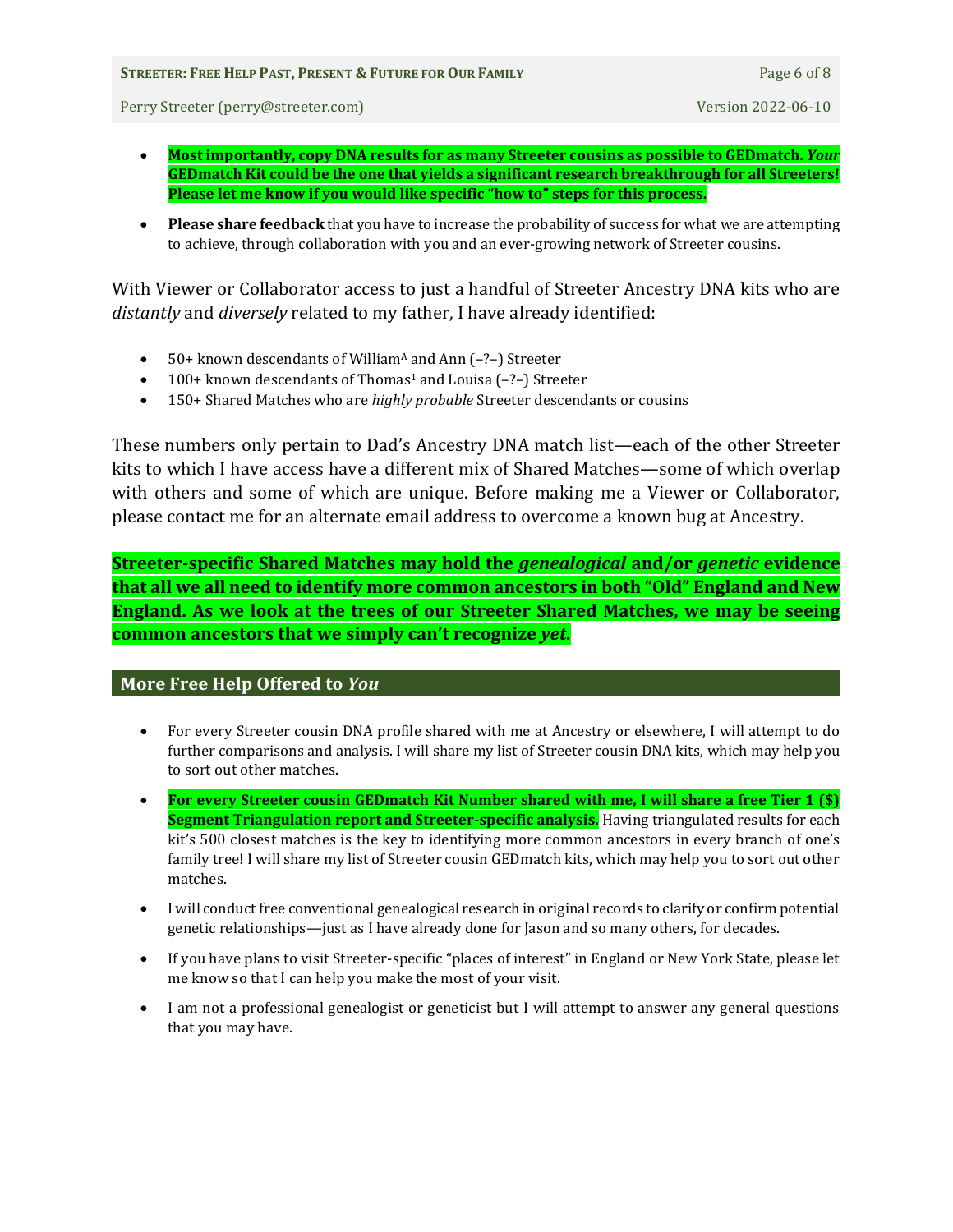#### **STREETER: FREE HELP PAST, PRESENT & FUTURE FOR OUR FAMILY** Page 7 of 8

Perry Streeter (perry@streeter.com) Version 2022-06-10

### **For More Information**

Some of my requests may generate questions. For more information, without obligation, please contact by whatever means is most convenient for you. I am happy to help you to better help me—as much or as little as you may like.

**Experience has shown that collaboration among cousins—sharing both genealogical and genetic evidence—is the key to learning more about the ancestors that we have in common. Thank you for your valuable time and attention.**

Perry

Perry Streeter perry@streeter.com (585) 815-9150 (8 am to 8 pm ET) 3273 State Route 248 Canisteo, New York 14823 USA